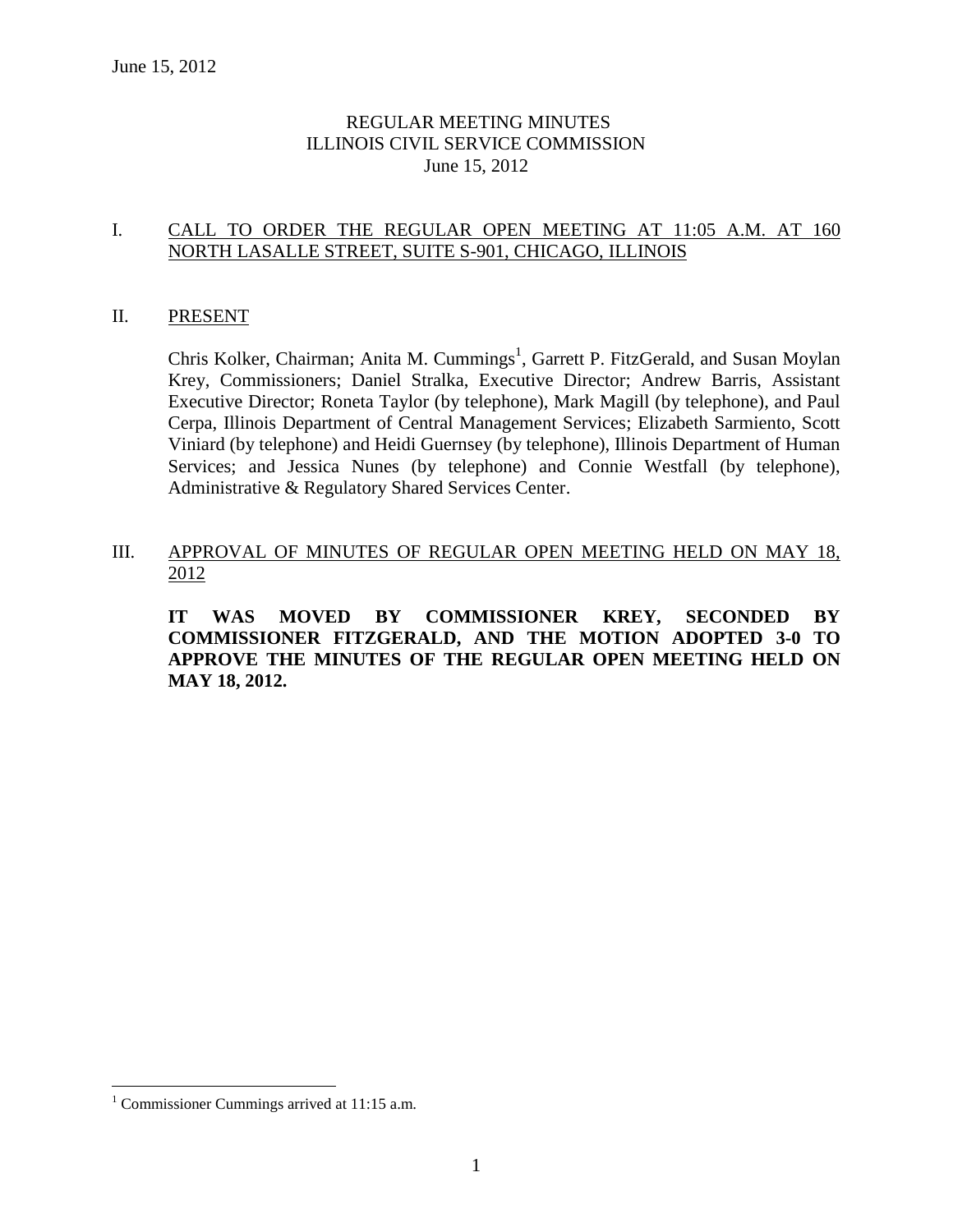#### EXEMPTIONS UNDER SECTION 4d(3) OF THE PERSONNEL CODE IV.

# A. Report on Exempt Positions from Illinois Dept. of Central Management Services

|        | Total            | Number of Exempt |
|--------|------------------|------------------|
| Agency | <b>Employees</b> | Positions        |
|        |                  |                  |
|        |                  |                  |
|        |                  |                  |
|        |                  |                  |
|        |                  |                  |
|        |                  |                  |
|        |                  |                  |
|        |                  |                  |
|        |                  |                  |
|        |                  |                  |
|        |                  |                  |
|        |                  |                  |
|        |                  |                  |
|        |                  |                  |
|        |                  |                  |
|        |                  |                  |
|        |                  |                  |
|        |                  |                  |
|        |                  |                  |
|        |                  |                  |
|        |                  |                  |
|        |                  |                  |
|        |                  |                  |
|        |                  |                  |
|        |                  |                  |
|        |                  |                  |
|        |                  |                  |
|        |                  |                  |
|        |                  |                  |
|        |                  |                  |
|        |                  |                  |
|        |                  |                  |
|        |                  |                  |
|        |                  |                  |
|        |                  |                  |
|        |                  |                  |
|        |                  |                  |
|        |                  |                  |
|        |                  |                  |
|        |                  |                  |
|        |                  |                  |
|        |                  |                  |
|        |                  |                  |
|        |                  |                  |
|        |                  |                  |
|        |                  |                  |
|        |                  |                  |
|        |                  |                  |
|        |                  |                  |
|        |                  |                  |
|        |                  |                  |
|        |                  |                  |
|        |                  |                  |
|        |                  |                  |
|        |                  |                  |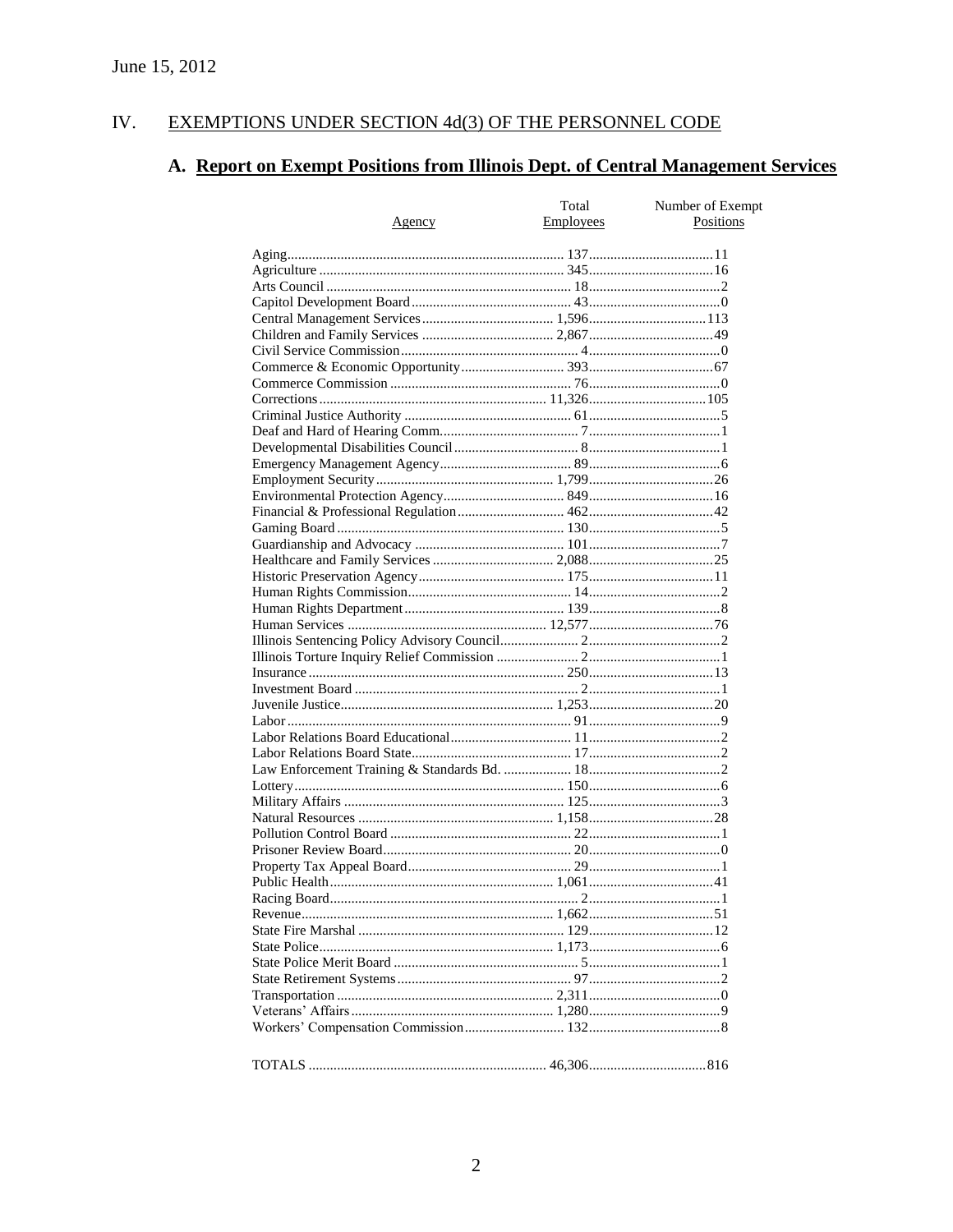#### **B. Governing Rule – Section 1.142 Jurisdiction B Exemptions**

- a) The Civil Service Commission shall exercise its judgment when determining whether a position qualifies for exemption from Jurisdiction B under Section 4d(3) of the Personnel Code. The Commission will consider any or all of the following factors inherent in the position and any other factors deemed relevant to the request for exemption:
	- 1) The amount and scope of principal policy making authority;
	- 2) The amount and scope of principal policy administering authority;
	- 3) The amount of independent authority to represent the agency, board or commission to individuals, legislators, organizations or other agencies relative to programmatic responsibilities;
	- 4) The capability to bind the agency, board or commission to a course of action;
	- 5) The nature of the program for which the position has principal policy responsibility;
	- 6) The placement of the position on the organizational chart of the agency, board or commission;
	- 7) The mission, size and geographical scope of the organizational entity or program within the agency, board or commission to which the position is allocated or detailed.
- b) The Commission may, upon its own action after 30 days notice to the Director of Central Management Services or upon the recommendation of the Director of the Department of Central Management Services, rescind the exemption of any position that no longer meets the requirements for exemption set forth in subsection (a). However, rescission of an exemption shall be approved after the Commission has determined that an adequate level of managerial control exists in exempt status that will insure responsive and accountable administrative control of the programs of the agency, board or commission.
- c) For all positions currently exempt by action of the Commission, the Director of Central Management Services shall inform the Commission promptly in writing of all changes in essential functions, reporting structure, working title, work location, position title, position number or specialized knowledge, skills, abilities, licensure or certification.
- d) Prior to granting an exemption from Jurisdiction B under Section 4d(3) of the Personnel Code, the Commission will notify the incumbent of the position, if any, of its proposed action. The incumbent may appear at the Commission meeting at which action is to be taken and present objections to the exemption request.

(Source: Amended at 34 Ill. Reg. 3485, effective March 3, 2010)

\* \* \*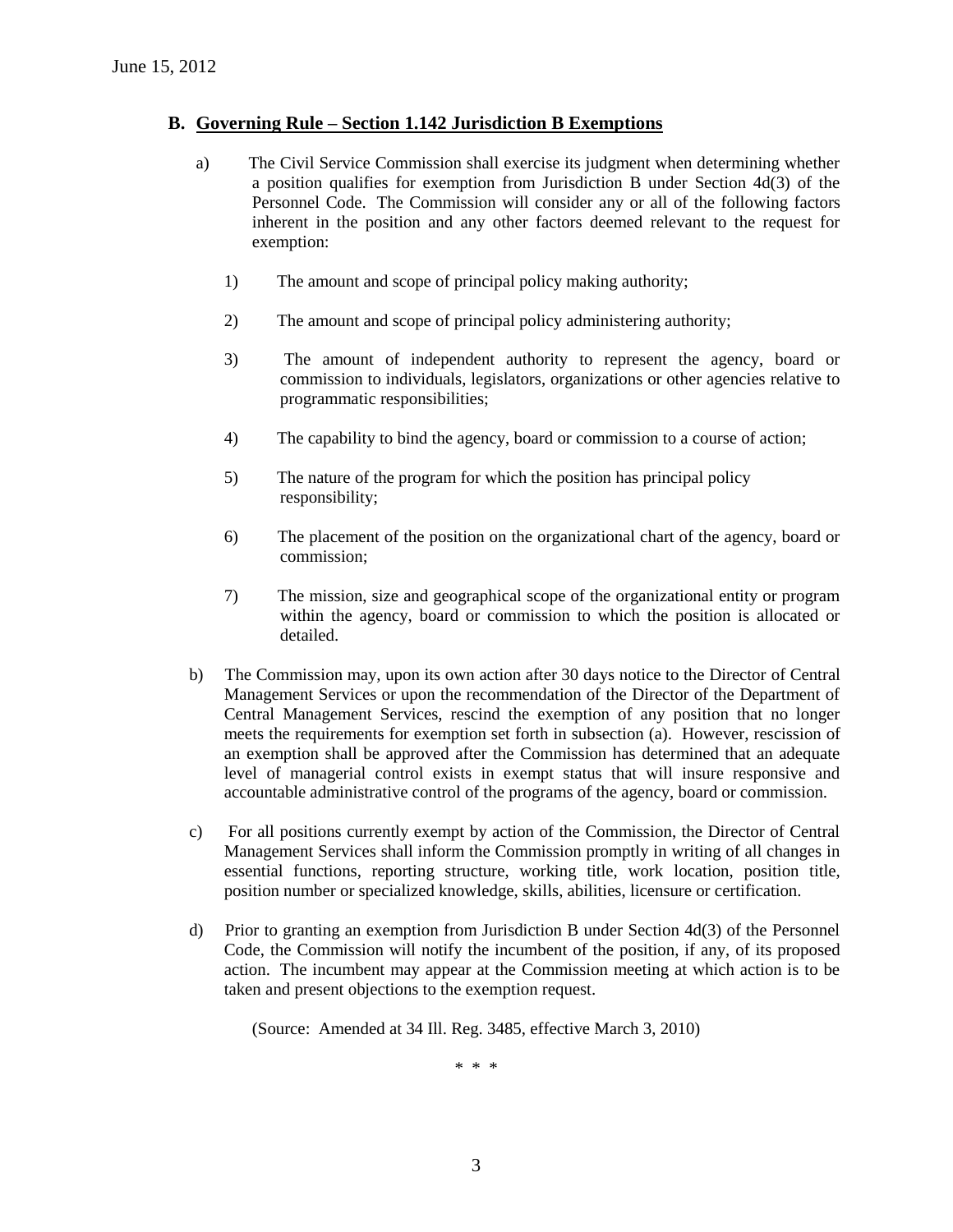## **C. Requests for 4d(3) Exemption**

Executive Director Daniel Stralka reported:

As to Item C, this request is for the Associate Deputy Director of the Business  $\bullet$ Enterprise Program (BEP), a position that reports to the Deputy Director who reports to the Chief Operating Officer who reports to the Director of Illinois Department of Central Management Services (CMS). BEP is a program to help businesses that are owned by minorities, women, and persons with disabilities increase their capacity, grow revenue and enhance their credentials. The primary way this is done is by ensuring that BEP vendors participate in the maximum number of State procurements possible.

The BEP Deputy Director is already 4d(3) exempt and the agency is seeking an additional exempt position in this program area. Such requests typically receive additional scrutiny due to the statutory restriction that eligible positions have "principal" policy responsibilities. While the Commission has approved several such requests in the past from agencies – especially in the Department of Commerce and Economic Opportunity  $-$  it is usually due to the nature or size of the supporting program. Such positions are also more likely to be placed in a collective bargaining unit which is inconsistent with 4d(3) exemption.

With regard to this request, the BEP program was recently charged with an additional statutory mandate in Public Act 97-0260, the Veterans Business Program. This program is legislatively placed under CMS and is to foster economic opportunities for service disabled veteran owned small businesses. While this position will be providing support to the Deputy Director in general, it is specifically charged with formulating and implementing the policies for the Veterans Business Program. Given that is has such responsibility for a statutorily designated program, Staff recommended approval of this request.

Paul Cerpa, Deputy Director for BEP, was present and confirmed the above information. Chairman Kolker inquired if this position had been placed in a collective bargaining unit. Mr. Cerpa responded negatively. He further explained how the Veterans Business Program requires that an additional 3% from State procurements be set aside for these businesses – approximately 1400 eligible businesses presently – so that a new process similar to BEP will be developed and run in a parallel manner. This position will have the principal policy responsibility for developing and managing this process.

As to Item D, this request is for the Assistant Deputy General Counsel –  $\bullet$ Downstate, a position that reports to the Deputy General Counsel – Downstate who reports to the General Counsel who reports to the Director of the Department of Children & Family Services. This position is three levels removed from the Director and the Commission has never approved a request for an attorney position that far removed from the Director. In addition, the agency acknowledges that the position serves as a legal advisor making it more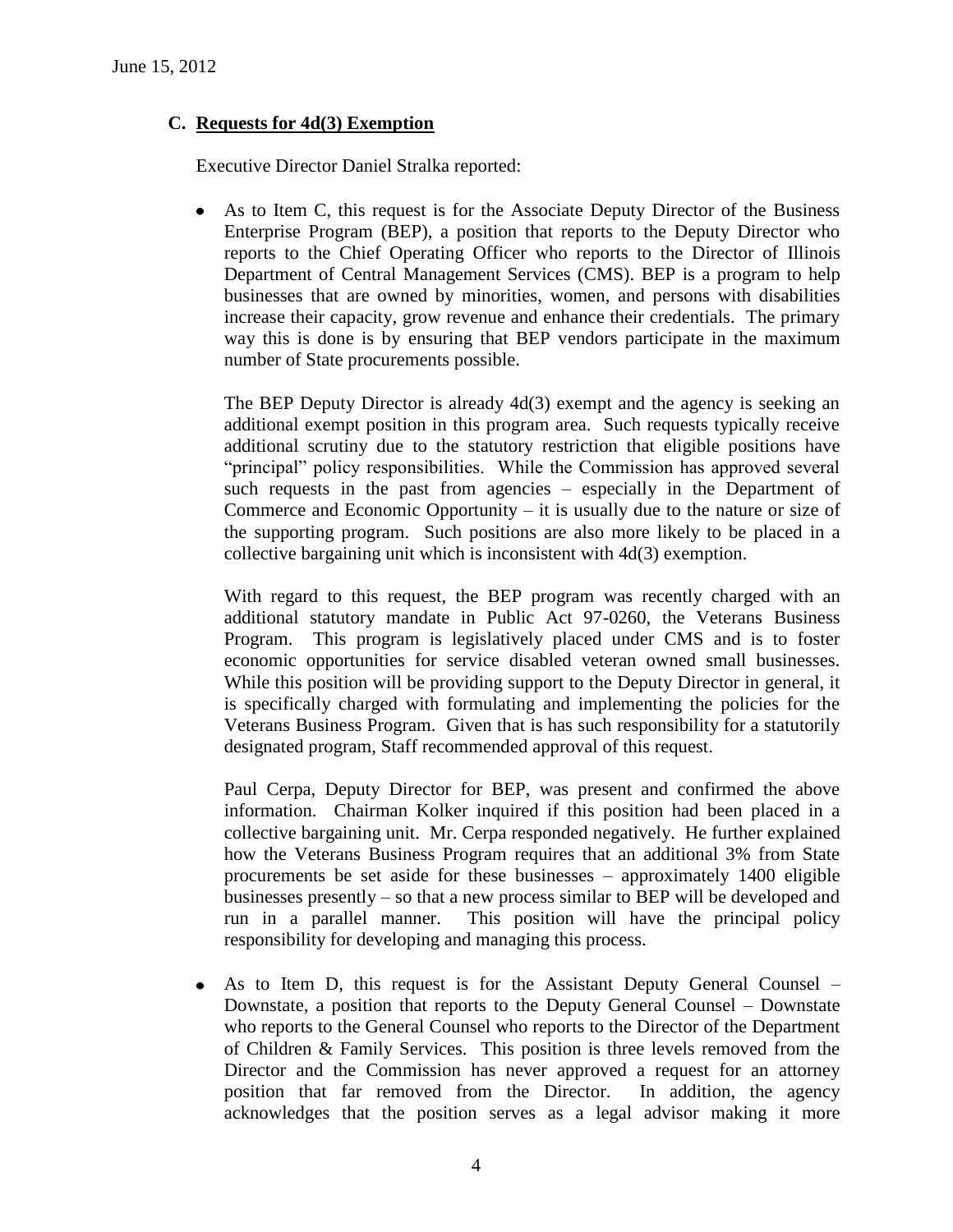appropriate for a Section 4d(5) partial exemption. Finally, the agency stated that exemption was warranted because it oversees other attorneys in the region which counts as a principal policy implementer. Staff responded that such oversight was inadequate to support exemption so the recommendation was to deny this request.

- As to Item E, this request is for the Senior Policy Advisor in the Illinois  $\bullet$ Emergency Management Agency, a position that reports to the Director. This position was first granted an exemption back in 2008, but it was for a limited term due to uncertainty surrounding whether it would be placed in a collective bargaining unit. For that reason, it was granted a limited term exemption of 12 months. Three times previous to this, the limited term was extended to allow for resolution of this issue. The Commission has consistently indicated that the placement of a position in a collective bargaining unit is inconsistent with a principal policy exemption. The agency comes before the Commission now for another six month extension, having indicated that the position was included in a bargaining unit but that decision remains on appeal. For that reason, Staff recommended approval of this request for another limited term exemption.
- $\bullet$ As to Item F, this request is for the Chief of the Bureau of Recruitment and Selection, a position that reports to the Director of the Office of Human Resources who reports to the Secretary of the Department of Human Services (DHS). This position was first granted exemption back in 2003. Last month, it had its exemption rescinded due to extended vacancy. Staff also noted for the agency at the time that the Recruitment and Selection program may not be an appropriate program to support a principal policy exemption since that is primarily the province of CMS. The agency indicated it has now had a waiting appointment to this position approved so it resubmitted it to renew the exemption with minimal changes to the position description. While Staff still has concerns over this program supporting an exempt position, there are a number of factors in favor of exemption including: i) The size of the agency potentially warrants an additional exempt position in the personnel program area; ii) DHS is responsible for the recruitment, testing and selection process of mental health technicians independent of CMS which falls within this position's responsibilities; iii) It has been the practice of the Commission to reinstate exempt status to positions that have had it rescinded due to extended vacancy when the agency demonstrates it is prepared to fill the position; and iv) The hardship potentially caused to the potential appointee who appears to have been caught in the lengthy ePAR process. Staff would recommend approval of this request only with the representation of the agency that the position would be "red-circled" so that a more substantive review of its qualifications can occur the next time it is vacated.

Elizabeth Sarmiento, Director of Human Resources at the Illinois Department of Human Services, requested further elaboration as to Staff's concerns. Executive Director Stralka again noted his concern that the Recruitment and Selection program was not suitable to support exemption given the role of CMS in these functions. Ms. Sarmiento confirmed that the timing of last month's rescission left an appointee whose appointment had finally been approved without a job to be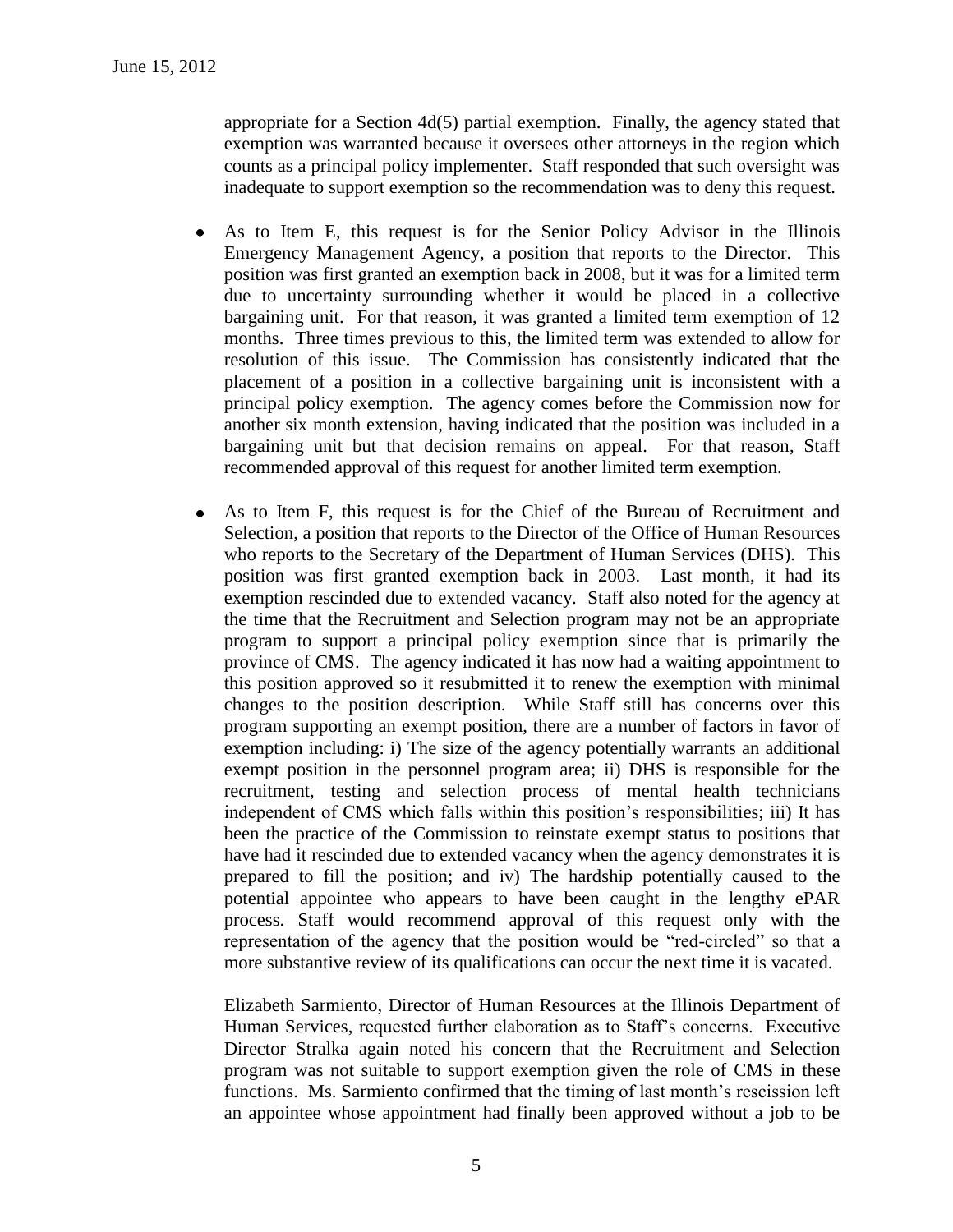placed into. She also explained how the term "red circle" references freezing an employee's pay at the agency so was unsure how it was being used here. Executive Director Stralka explained that it would mean the Commission would approve this exemption request to allow the agency's contemplated appointment, but that the next time the position becomes vacant the agency would notify the Commission prior to filling it again so that further discussion could occur as to the position's eligibility for exemption. The Commissioners expressed a consensus with proceeding in this manner and Elizabeth Sarmiento agreed to this approach also.

 $\bullet$ These requests are both from the Department of Labor and both report to the Director. Item G is the Chief of Staff while Item H is the Chief Information Officer.

As to Item G, this position has significant input in the longer term policy and planning decisions of the agency. The Commission has traditionally approved requests for such positions so Staff recommended approval of this request. Chairman Kolker noted the importance for agency Director's to have exempt Chief of Staff positions to ensure control over programs. Executive Director Stralka agreed but noted how agencies at times will request exemption for such titled positions even though there may already be an exempt position with a different title performing these functions.

As to Item H, this position is responsible for all aspects of the agency's management information system. Again, the Commission has traditionally approved requests for such positions so Staff recommended approval of this request.

### **IT WAS MOVED BY COMMISSIONER CUMMINGS, SECONDED BY COMMISSIONER KREY, AND THE MOTION ADOPTED 4-0 TO GRANT THE REQUESTS FOR 4D(3) EXEMPTION FOR THE FOLLOWING POSITIONS:**

- **C: Associate Deputy Director, Business Enterprise Program (CMS)**
- **F: Chief of the Bureau of Recruitment and Selection (DHS)**
- **G: Chief of Staff (Labor)**
- **H: Chief Information Officer (Labor)**

**IT WAS MOVED BY COMMISSIONER KREY, SECONDED BY COMMISSIONER FITZGERALD, AND THE MOTION ADOPTED 4-0 TO DENY THE REQUEST FOR 4D(3) EXEMPTION FOR THE FOLLOWING POSITION:**

**D: Assistant Deputy General Counsel for Southern Region (DCFS)**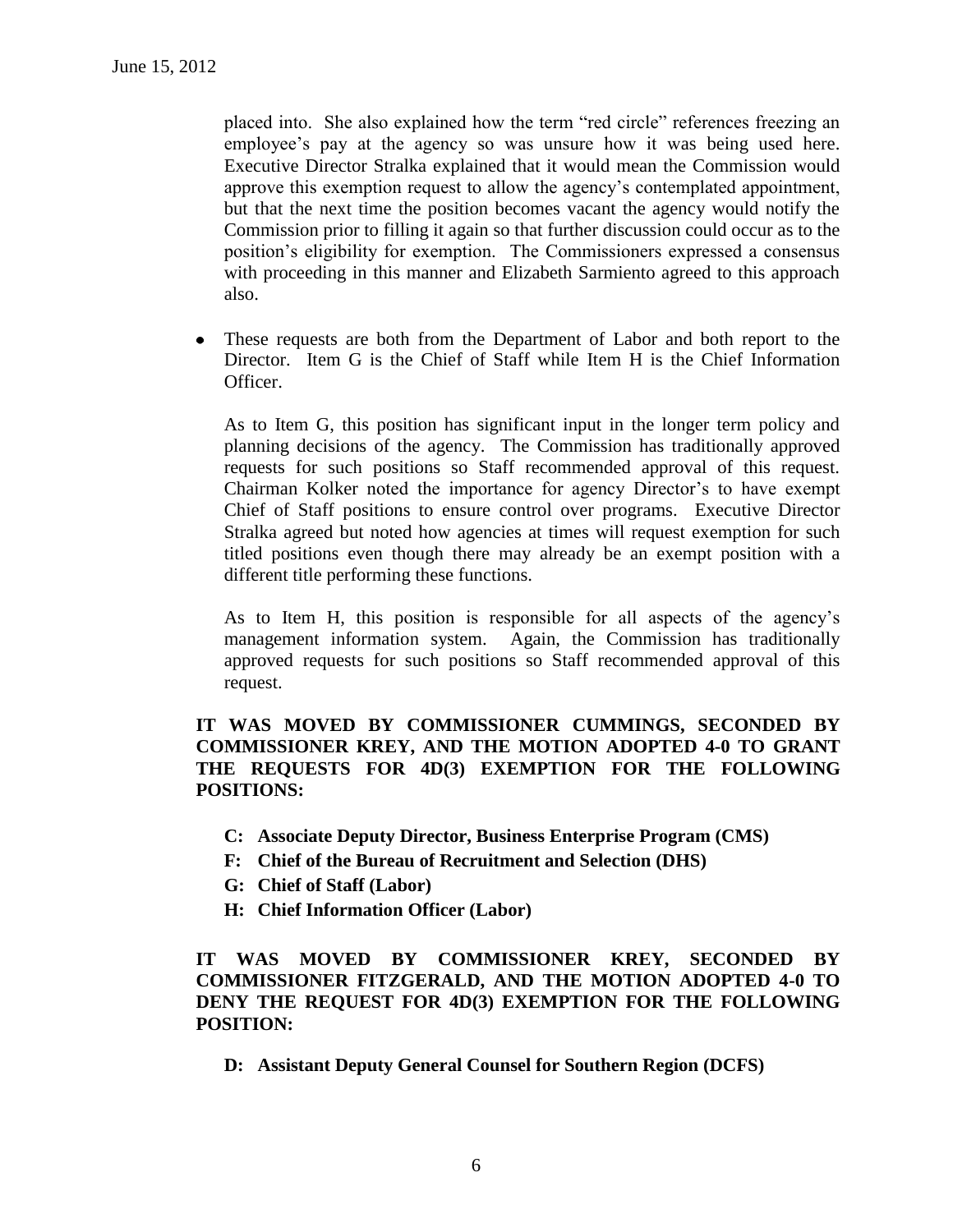## **IT WAS MOVED BY COMMISSIONER KREY, SECONDED BY COMMISSIONER CUMMINGS, AND THE MOTION ADOPTED 4-0 TO GRANT THE REQUEST FOR 4D(3) EXEMPTION FOR SIX MONTHS FOR THE FOLLOWING POSITION:**

#### **E: Senior Policy Advisor (Emergency Management Agency)**

#### **The following 4d(3) exemption requests were granted on June 15, 2012:**

## **C. Illinois Department of Central Management Services**

| <b>Position Number</b>  | 40070-37-04-000-01-01                                        |
|-------------------------|--------------------------------------------------------------|
| <b>Position Title</b>   | Senior Public Service Administrator                          |
| Bureau/Division         | <b>Business Enterprise Program</b>                           |
| <b>Functional Title</b> | Associate Deputy Director, Business Enterprise Program (BEP) |
| Incumbent               | Vacant                                                       |
| Supervisor              | Deputy Director who reports to the Director                  |
| Location                | <b>Cook County</b>                                           |

#### **F. Illinois Department of Human Services**

| <b>Position Number</b>  | $40070 - 10 - 11 - 200 - 00 - 01^2$                   |
|-------------------------|-------------------------------------------------------|
| Position Title          | Senior Public Service Administrator                   |
| Bureau/Division         | <b>Human Resources</b>                                |
| <b>Functional Title</b> | Chief of the Bureau of Recruitment and Selection      |
| Incumbent               | Vacant                                                |
| Supervisor              | Human Resources Director who reports to the Secretary |
| Location                | <b>Cook County</b>                                    |

#### **G. Illinois Department of Labor**

| <b>Position Number</b>  | 40070-15-00-000-00-03               |
|-------------------------|-------------------------------------|
| <b>Position Title</b>   | Senior Public Service Administrator |
| Bureau/Division         | Director's Office                   |
| <b>Functional Title</b> | Chief of Staff                      |
| Incumbent               | Vacant                              |
| Supervisor              | Director                            |
| Location                | <b>Sangamon County</b>              |

 2 4d(3) exemption was previously rescinded on May 18, 2012.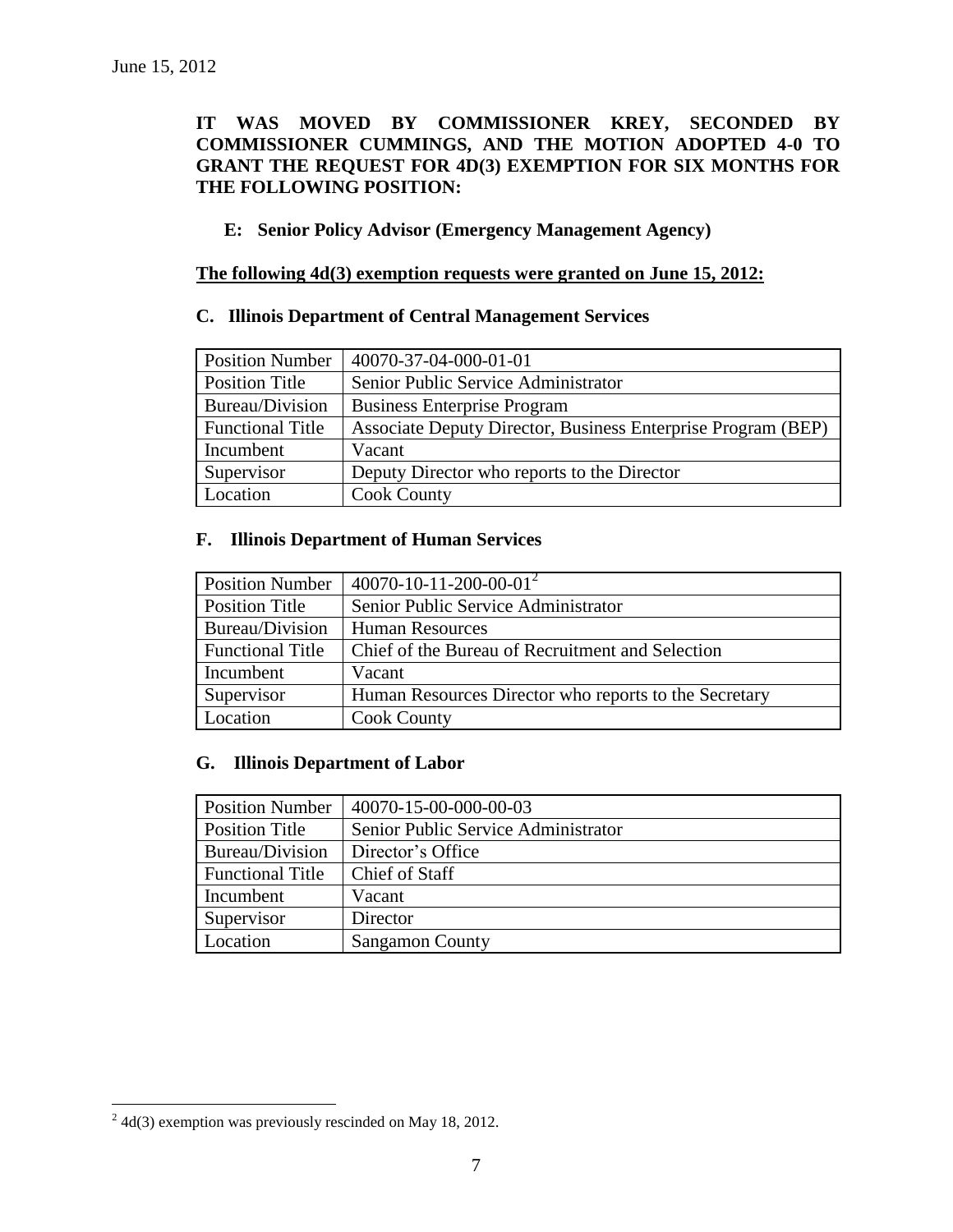| <b>Position Number</b>  | 40070-15-10-100-00-02               |
|-------------------------|-------------------------------------|
| <b>Position Title</b>   | Senior Public Service Administrator |
| Bureau/Division         | Administration                      |
| <b>Functional Title</b> | <b>Chief Information Officer</b>    |
| Incumbent               | Vacant                              |
| Supervisor              | Director                            |
| Location                | <b>Sangamon County</b>              |

#### **H. Illinois Department of Labor**

#### **The following 4d(3) exemption request was denied on June 15, 2012:**

## **D. Illinois Department of Children & Family Services**

| <b>Position Number</b>  | 40070-16-03-110-00-01                                       |
|-------------------------|-------------------------------------------------------------|
| Position Title          | Senior Public Service Administrator                         |
| Bureau/Division         | Legal Services                                              |
| <b>Functional Title</b> | <b>Assistant Deputy General Counsel for Southern Region</b> |
| Incumbent               | <b>Gregory Seifert</b>                                      |
| Supervisor              | Deputy General Counsel-Downstate who reports to the General |
|                         | Counsel, who reports to the Director                        |
| Location                | <b>Sangamon County</b>                                      |

**The following 4d(3) exemption request was granted on June 15, 2012 for six months:**

#### **E. Illinois Emergency Management Agency**

| <b>Position Number</b>  | 37015-50-17-040-00-03               |
|-------------------------|-------------------------------------|
| Position Title          | <b>Public Service Administrator</b> |
| Bureau/Division         | Director's Office                   |
| <b>Functional Title</b> | Senior Policy Advisor               |
| Incumbent               | Phil Anello                         |
| Supervisor              | Director                            |
| Location                | <b>Sangamon County</b>              |

#### V. CLASS SPECIFICATIONS

#### • None submitted.

**IT WAS MOVED BY CHAIRMAN KOLKER, SECONDED BY COMMISSIONER KREY, AND THE MOTION ADOPTED 4-0 TO DISAPPROVE ANY CLASS SPECIFICATIONS RECEIVED BY THE COMMISSION NOT CONTAINED IN THIS REPORT TO ALLOW ADEQUATE STUDY.**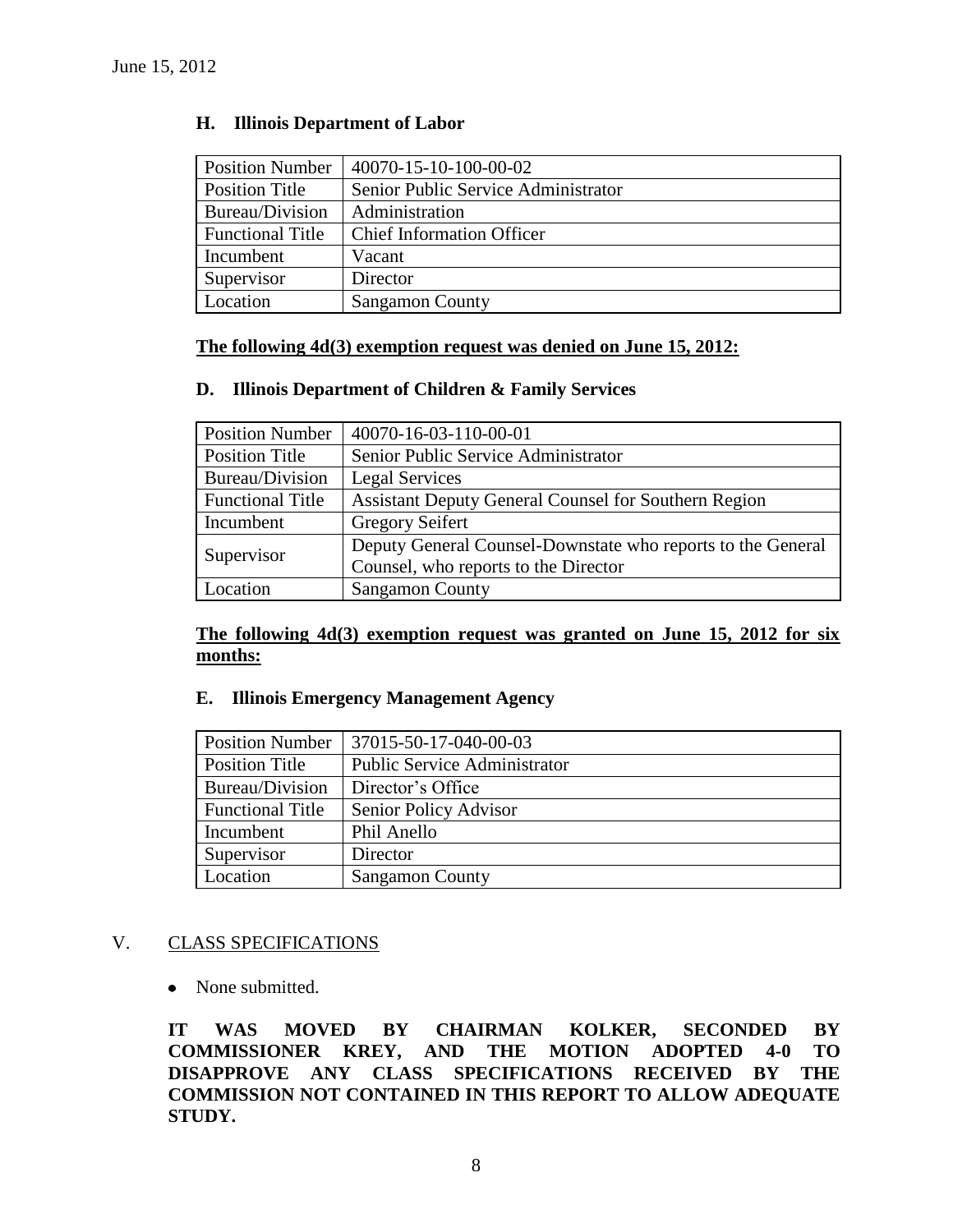## VI. MOTION TO CLOSE A PORTION OF THE MEETING

**IT WAS MOVED BY COMMISSIONER FITZGERALD, SECONDED BY COMMISSIONER KREY, AND BY ROLL CALL VOTE THE MOTION ADOPTED 4-0 TO CLOSE A PORTION OF THE MEETING PURSUANT TO SUBSECTIONS 2(c)(1), 2(c)(4), 2(c)(5), AND 2(c)(11) OF THE OPEN MEETINGS ACT.**

| <b>KOLKER</b>   | <b>YES</b> | CUMMINGS YES          |  |
|-----------------|------------|-----------------------|--|
| <b>DALIANIS</b> |            | <b>FITZGERALD YES</b> |  |
| <b>KREY</b>     | YES.       |                       |  |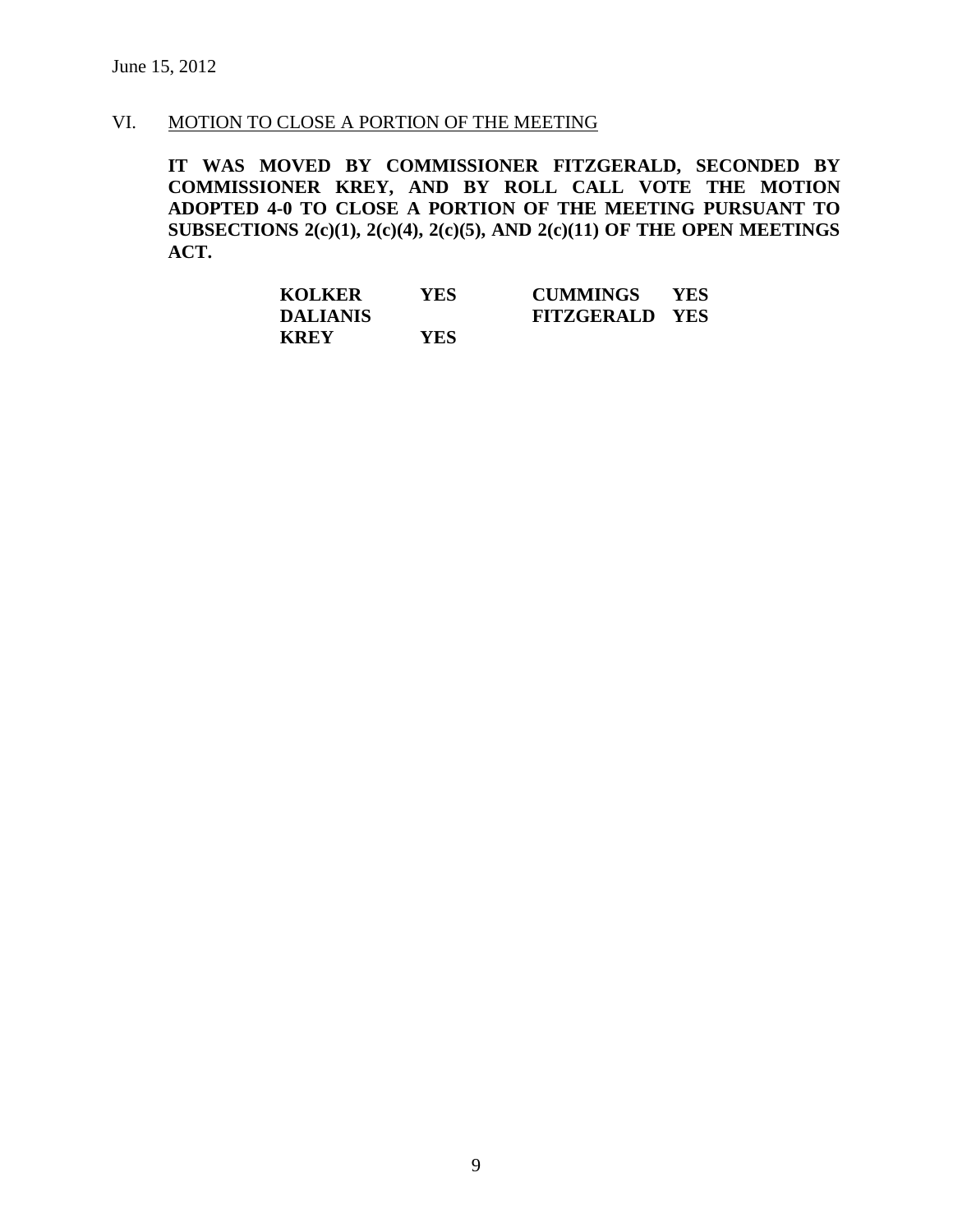#### VII. RECONVENE THE OPEN MEETING

Upon due and proper notice the regular open meeting of the Illinois Civil Service Commission was reconvened at 160 North LaSalle Street, Suite S-901, Chicago, Illinois at 11:42 a.m.

#### PRESENT

Chris Kolker, Chairman; Anita M. Cummings, Garrett P. FitzGerald, and Susan Moylan Krey, Commissioners; Daniel Stralka, Executive Director; and Andrew Barris, Assistant Executive Director.

#### VIII. NON-MERIT APPOINTMENT REPORT

The Personnel Code permits non-merit appointments for a limited period of time, i.e., emergency appointments shall not exceed 60 days and shall not be renewed, and positions shall not be filled on a temporary or provisional basis for more than six months out of any twelve-month period. Consecutive non-merit appointments are not violative of the Code; however, they do present a possible evasion of merit principles and should be monitored. Set forth below is the number of consecutive non-merit appointments made by each department. These statistics are from the Illinois Department of Central Management Services' Consecutive Non-Merit Report.

| Agency                                | 4/30/12 | 5/31/12 | 5/31/11 |
|---------------------------------------|---------|---------|---------|
| Aging                                 |         |         |         |
| Arts Council                          |         |         |         |
| <b>Central Management Services</b>    |         |         |         |
| <b>Children and Family Services</b>   |         |         |         |
| Corrections                           |         |         |         |
| <b>Employment Security</b>            |         |         | 12      |
| <b>Healthcare and Family Services</b> |         |         |         |
| Human Rights                          |         |         |         |
| <b>Human Services</b>                 |         |         |         |
| <b>Natural Resources</b>              |         |         |         |
| Property Tax Appeal Board             |         |         |         |
| Veterans' Affairs                     |         |         |         |
| Totals                                | 15      | 14      | 33      |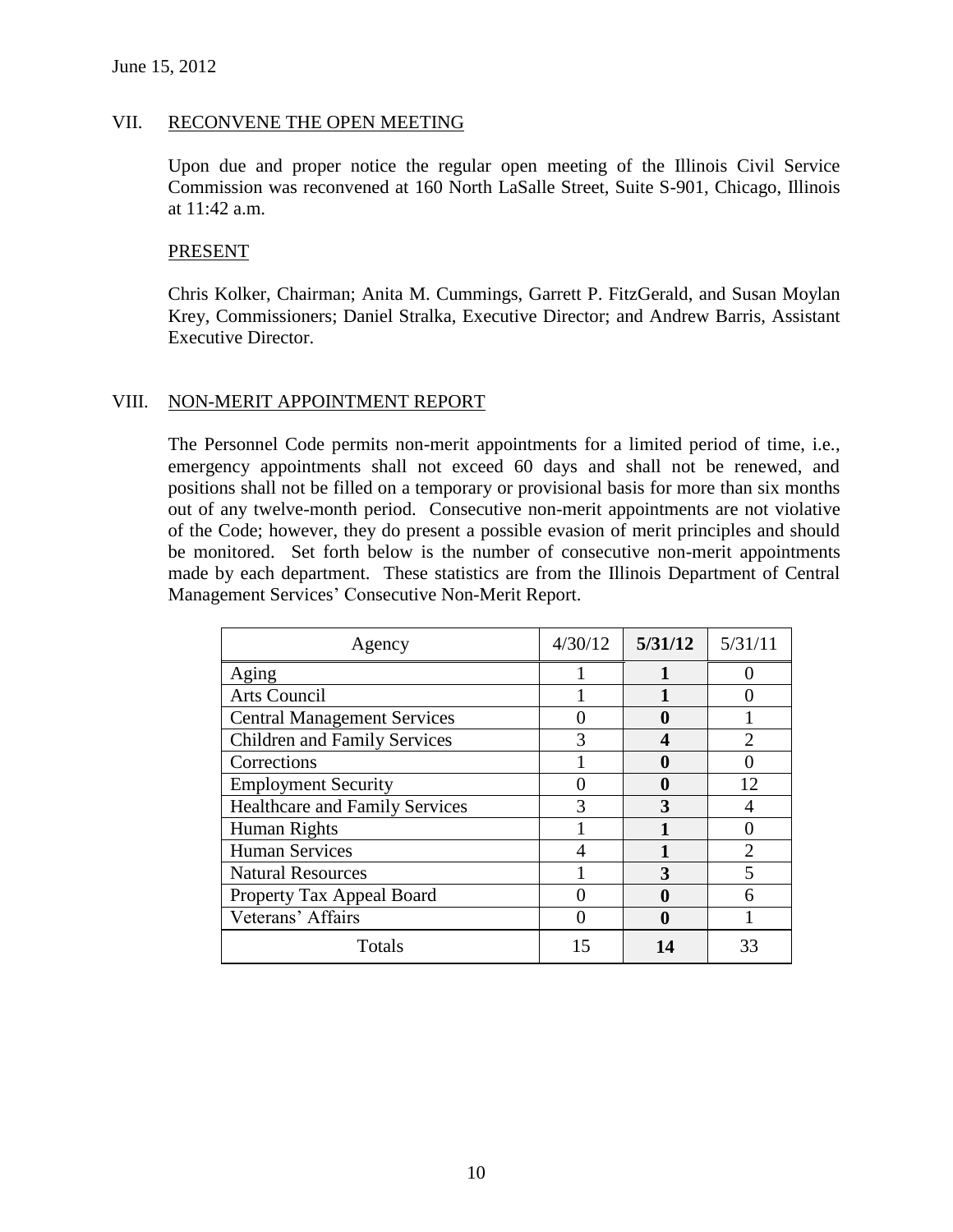#### IX. INTERLOCUTORY APPEAL

## **LA-7-12**

|          | Employee   Katherine Levin                                   | <b>Appeal Date</b> | 08/10/11                            |
|----------|--------------------------------------------------------------|--------------------|-------------------------------------|
| Agency   | <b>Educational Labor Relations Board</b>                     | <b>Order Date</b>  | 05/17/12                            |
| Type     | Layoff                                                       | ALJ                | <b>Andrew Barris</b>                |
| Issue(s) | Does the Commission have<br>jurisdiction to hear the appeal? | Order              | The Commission has<br>jurisdiction. |
|          |                                                              |                    |                                     |

**CHAIRMAN KOLKER RECUSED HIMSELF FROM VOTING ON THIS APPEAL. IT WAS MOVED BY COMMISSIONER CUMMINGS, SECONDED BY COMMISSIONER FITZGERALD, BY VOTE OF 3-0, THE RESOLUTION OF THE COMMISSION IS THAT LEVIN WAS EFFECTIVELY LAID OFF FROM HER POSITION ON JULY 31, 2011 AS OPPOSED TO RESIGNING FROM HER POSITION ON AUGUST 1, 2011 AND THEREFORE, THE CIVIL SERVICE COMMISSION HAS JURISDICTION OVER THIS LAYOFF APPEAL. THE INVESTIGATION IN THIS MATTER MAY CONTINUE IN ACCORDANCE WITH THE AFOREMENTIONED RESOLUTION OF THIS ISSUE.**

#### X. PUBLICLY ANNOUNCED DECISIONS RESULTING FROM APPEAL

## **DA-15-12<sup>3</sup>**

 $\overline{a}$ 

| Employee   | Orelia Cornell-Underwood | Appeal Date          | 9/13/11                    |
|------------|--------------------------|----------------------|----------------------------|
| Agency     | <b>Human Services</b>    | <b>Decision Date</b> | 6/04/12                    |
| Type       | Discharge                | Proposal for         | 30-day suspension plus the |
| <b>ALJ</b> | Daniel Stralka           | Decision             | duration of her suspension |
|            |                          |                      | pending discharge          |

**IT WAS MOVED BY COMMISSIONER CUMMINGS, SECONDED BY COMMISSIONER FITZGERALD, AND BY ROLL CALL VOTE OF 4-0 THE MOTION ADOPTED TO AFFIRM AND ADOPT THE ADMINISTRATIVE LAW JUDGE'S PROPOSAL FOR DECISION THAT THE CHARGES HAVE BEEN PARTIALLY PROVEN AND WARRANT A 30-DAY SUSPENSION PLUS THE DURATION OF HER SUSPENSION PENDING DISCHARGE FOR THE REASONS SET FORTH IN THE PROPOSAL FOR DECISION DATED JUNE 4, 2012.**

| <b>KOLKER</b>   | YES  | <b>CUMMINGS</b>       | <b>YES</b> |
|-----------------|------|-----------------------|------------|
| <b>DALIANIS</b> |      | <b>FITZGERALD YES</b> |            |
| <b>KREY</b>     | YES. |                       |            |

<sup>&</sup>lt;sup>3</sup> DA-15-12, DA-17-12, and DA-18-12 were consolidated on October 11, 2011.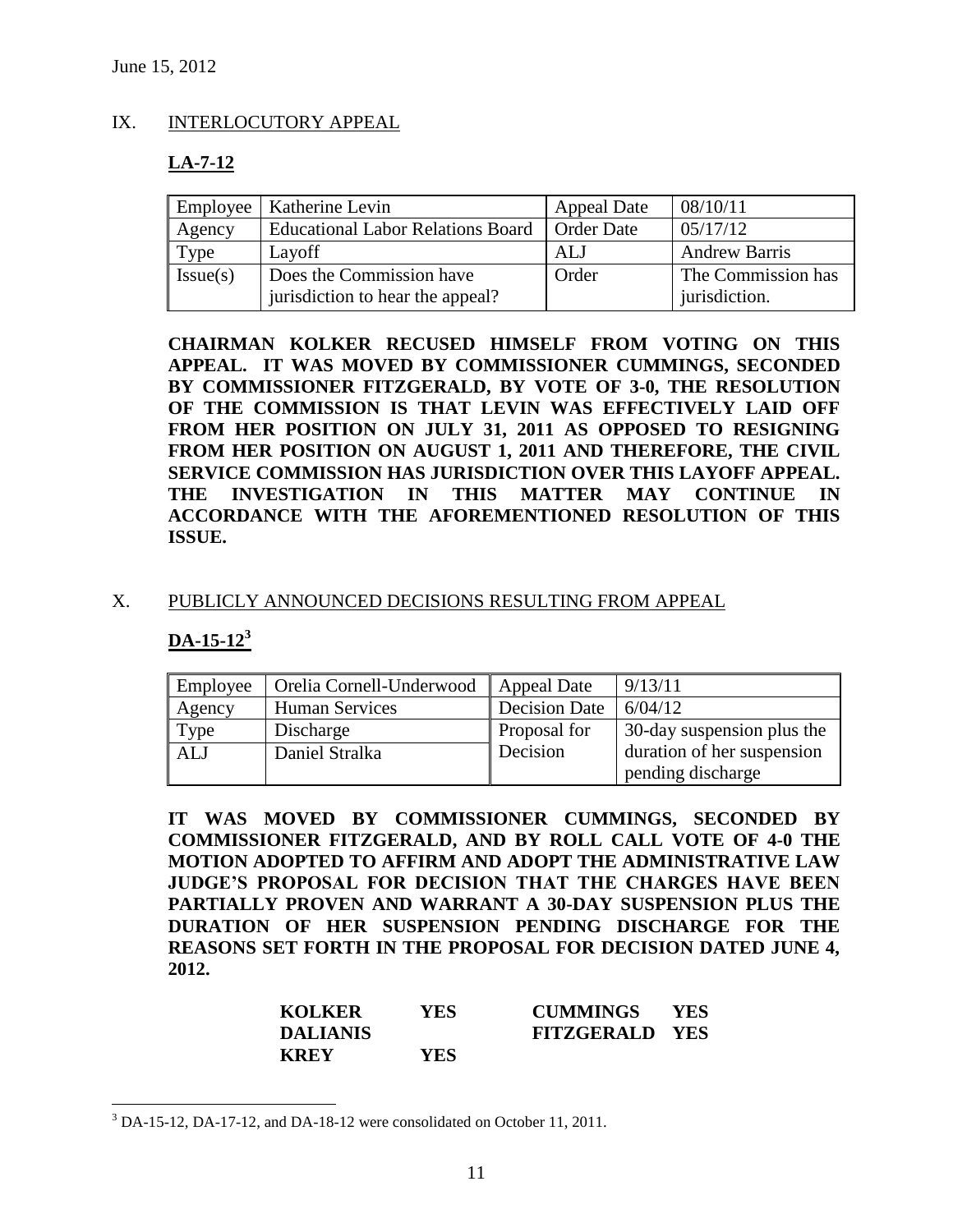## **DA-17-12**

| Employee | Beverly C. Ware       | <b>Appeal Date</b> | 9/14/11           |
|----------|-----------------------|--------------------|-------------------|
| Agency   | <b>Human Services</b> | Decision Date      | 6/04/12           |
| Type     | Discharge             | Proposal for       | Discharge upheld. |
| ALJ      | Daniel Stralka        | Decision           |                   |

**IT WAS MOVED BY COMMISSIONER KREY, SECONDED BY COMMISSIONER FITZGERALD, AND BY ROLL CALL VOTE OF 4-0 THE MOTION ADOPTED TO AFFIRM AND ADOPT THE ADMINISTRATIVE LAW JUDGE'S PROPOSAL FOR DECISION THAT THE CHARGES HAVE BEEN PARTIALLY PROVEN AND WARRANT DISCHARGE FOR THE REASONS SET FORTH IN THE PROPOSAL FOR DECISION DATED JUNE 4, 2012.**

| <b>KOLKER</b> | <b>YES</b> | <b>CUMMINGS</b>       | <b>YES</b> |
|---------------|------------|-----------------------|------------|
| DALIANIS      |            | <b>FITZGERALD YES</b> |            |
| <b>KREY</b>   | YES        |                       |            |

### **DA-18-12**

| Employee | Ravic L. Gray         | Appeal Date          | 9/15/11                    |
|----------|-----------------------|----------------------|----------------------------|
| Agency   | <b>Human Services</b> | <b>Decision Date</b> | 6/04/12                    |
| Type     | Discharge             | Proposal for         | 30-day suspension plus the |
| ALJ      | Daniel Stralka        | Decision             | duration of his suspension |
|          |                       |                      | pending discharge.         |

**IT WAS MOVED BY COMMISSIONER FITZGERALD, SECONDED BY COMMISSIONER CUMMINGS, AND BY ROLL CALL VOTE OF 4-0 THE MOTION ADOPTED TO AFFIRM AND ADOPT THE ADMINISTRATIVE LAW JUDGE'S PROPOSAL FOR DECISION THAT THE CHARGES HAVE BEEN PARTIALLY PROVEN AND WARRANT A 30-DAY SUSPENSION PLUS THE DURATION OF HIS SUSPENSION PENDING DISCHARGE FOR THE REASONS SET FORTH IN THE PROPOSAL FOR DECISION DATED JUNE 4, 2012.**

| <b>KOLKER</b>   | YES | <b>CUMMINGS</b>       | <b>YES</b> |
|-----------------|-----|-----------------------|------------|
| <b>DALIANIS</b> |     | <b>FITZGERALD YES</b> |            |
| <b>KREY</b>     | YES |                       |            |

#### **DA-29-12**

| Employee   | Julian Avila         | <b>Appeal Date</b>                   | 10/25/12          |
|------------|----------------------|--------------------------------------|-------------------|
| Agency     | Veterans' Affairs    | Decision Date $\vert 05/31/12 \vert$ |                   |
| Type       | Discharge            | Proposal for                         | Discharge upheld. |
| <b>ALJ</b> | <b>Andrew Barris</b> | Decision                             |                   |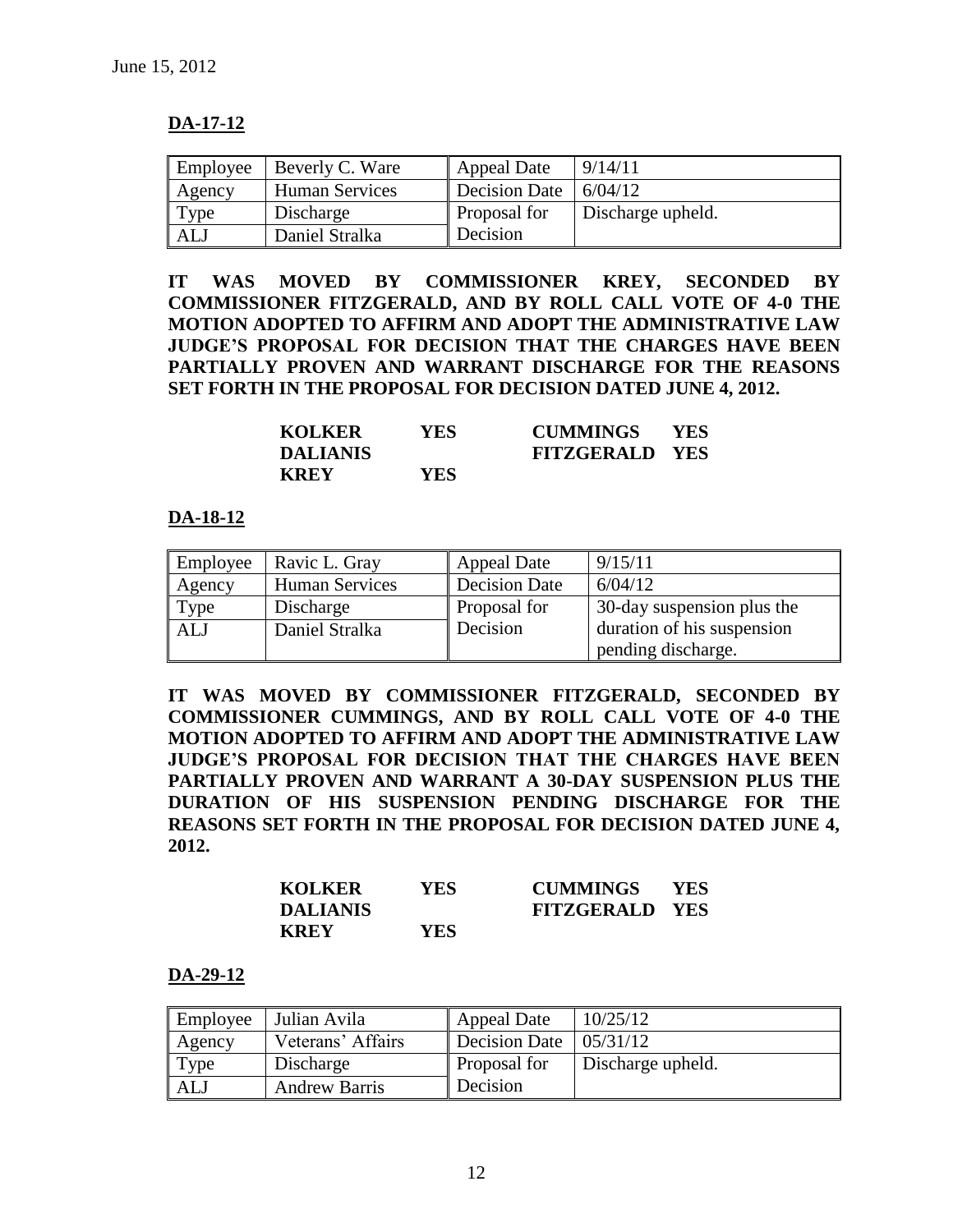**IT WAS MOVED BY COMMISSIONER FITZGERALD, SECONDED BY COMMISSIONER CUMMINGS, AND BY ROLL CALL VOTE OF 4-0 THE MOTION ADOPTED TO AFFIRM AND ADOPT THE ADMINISTRATIVE LAW JUDGE'S PROPOSAL FOR DECISION THAT THE CHARGE HAS BEEN PROVEN AND WARRANTS DISCHARGE FOR THE REASONS SET FORTH IN THE PROPOSAL FOR DECISION ON REMAND DATED MAY 31, 2012.**

| <b>KOLKER</b>   | YES        | <b>CUMMINGS</b>       | <b>YES</b> |
|-----------------|------------|-----------------------|------------|
| <b>DALIANIS</b> |            | <b>FITZGERALD YES</b> |            |
| <b>KREY</b>     | <b>YES</b> |                       |            |

#### XI. STAFF REPORT

Executive Director Daniel Stralka reported:

- That according to a recent opinion of the Attorney General the use of a personal communication device to conduct official business during a meeting may be subject to a FOIA request. A general discussion followed in which all Commissioners participated.
- The Commission's fiscal year 2013 appropriation as passed by the legislature represented a 20% decrease from the Commission's fiscal year 2012 reallocated appropriation. Given the hardship this would impose on the Commission's operations, he is meeting with representatives of the Governor's Office to review options for restoring needed funds for next year.

## XII. REVIEW OF CLOSED MEETING MINUTES PURSUANT TO OPEN MEETINGS ACT

Executive Director Daniel Stralka reported that after review of the Closed Meeting Minutes, the need for confidentiality still exists as to all those Minutes.

I**T WAS MOVED BY COMMISSIONER FITZGERALD, SECONDED BY CHAIRMAN KOLKER, AND THE MOTION ADOPTED 4-0 THAT AFTER REVIEW OF CLOSED MEETING MINUTES PURSUANT TO THE OPEN MEETINGS ACT, THE NEED FOR CONFIDENTIALITY STILL EXISTS AS TO ALL THOSE MINUTES.**

#### XIII. ANNOUNCEMENT OF NEXT MEETING

Announcement was made of the next regular open meeting to be held Friday, July 20, 2012 at 11:00 a.m. in the Commission's Chicago office.